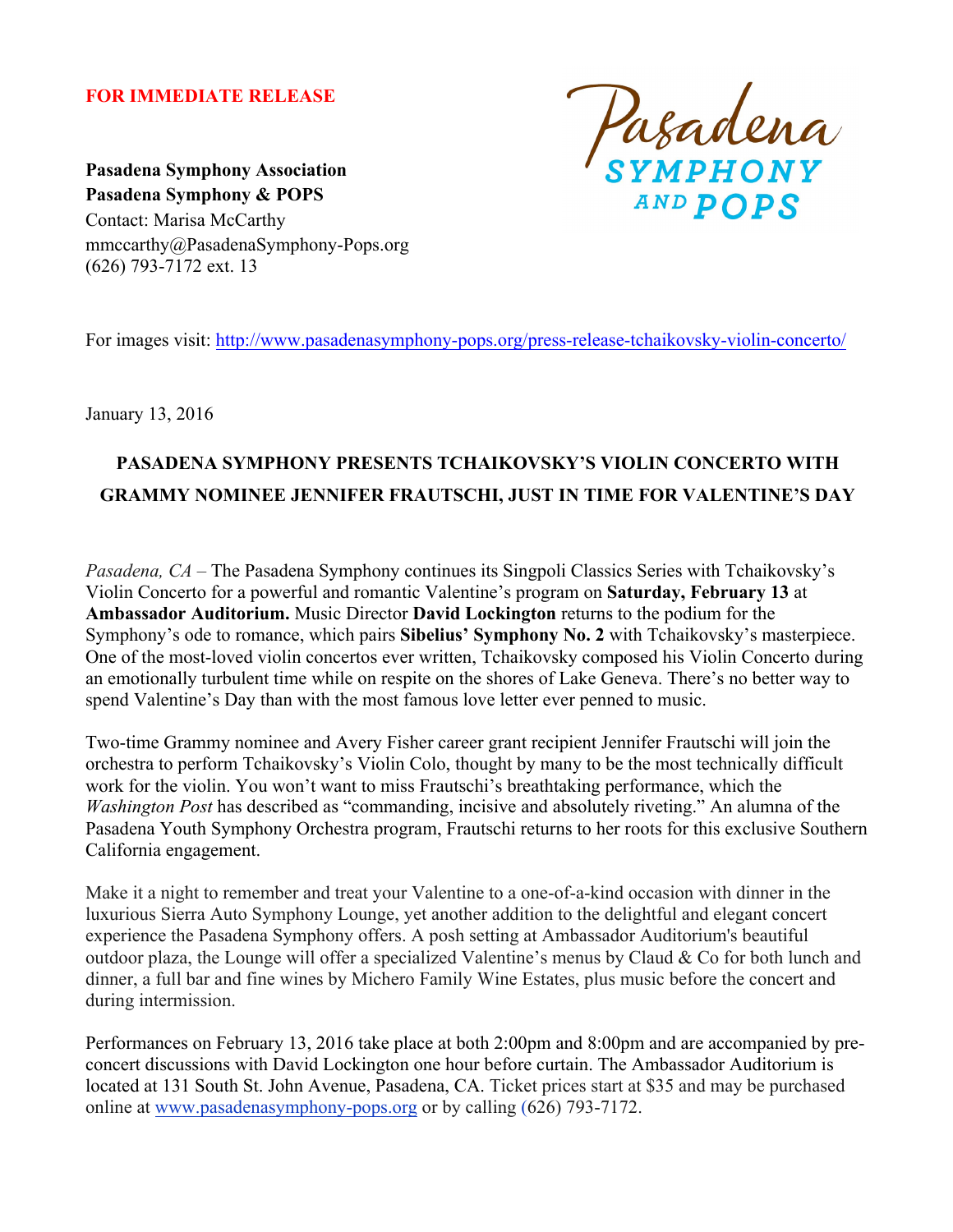## **IF YOU GO:**

- What: The Pasadena Symphony presents Tchaikovsky Violin Concerto.
- **When:** Saturday, February 13 at 2:00 p.m. and 8:00 p.m.
- **Where:** Ambassador Auditorium | 131 South St. John Avenue, Pasadena, CA 91105
- **Cost:** Tickets start at \$35.00
- **Parking:** Valet parking is available on South St. John Avenue for \$15. General parking is available in two locations: next to the Auditorium (entrance on St. John Ave) at the covered parking structure for \$10 and directly across Green Street at the Wells Fargo parking structure at 350 W Colorado Blvd (entrance on Terrace at Green St). ADA parking is located at the above-ground parking lot adjacent to the Auditorium (entrance on St. John Ave.) for \$10. Parking purchased onsite is cash only.
- **Sierra Auto Symphony Lounge:** Located on the plaza at Ambassador Auditorium. Opens at 12:30 pm before the matinee and 6:00pm before the evening performance.
- **Pre-Concert Discussion:** Pre-concert discussions with Music Director David Lockington begins one hour before curtain and is available to all ticket holders at no cost.

###

### **ABOUT THE ARTISTS**

### **David Lockington**

#### Music Director

Over the past thirty-five years, David Lockington has developed an impressive conducting career in the United States. A native of Great Britain, he served as the Music Director of the Grand Rapids Symphony from January 1999 to May 2015, and is currently the orchestra's Conductor Laureate. He has held the position of Music Director with the Modesto Symphony since May 2007 and in March 2013, Mr. Lockington was appointed to the same position with the Pasadena Symphony. He also has a close relationship with the Orquesta Sinfonica del Principado de Asturias in Spain where he is currently the orchestra's Principal Guest Conductor, and beginning with the 15/16 season he will be one of three Artistic Partners with the Northwest Sinfonietta in Tacoma, Washington.

In addition to his current posts, since his arrival to the United States in 1978 Mr. Lockington has also held additional positions with American orchestras, including serving as Assistant Conductor of the Denver Symphony Orchestra and Opera Colorado and Assistant and Associate Conductor of the Baltimore Symphony Orchestra. In May 1993 he accepted the position of Music Director of the Ohio Chamber Orchestra, assumed the title of Music Director of the New Mexico Symphony Orchestra in September 1995 and was Music Director of the Long Island Philharmonic for the 96/97 through 99/2000 seasons.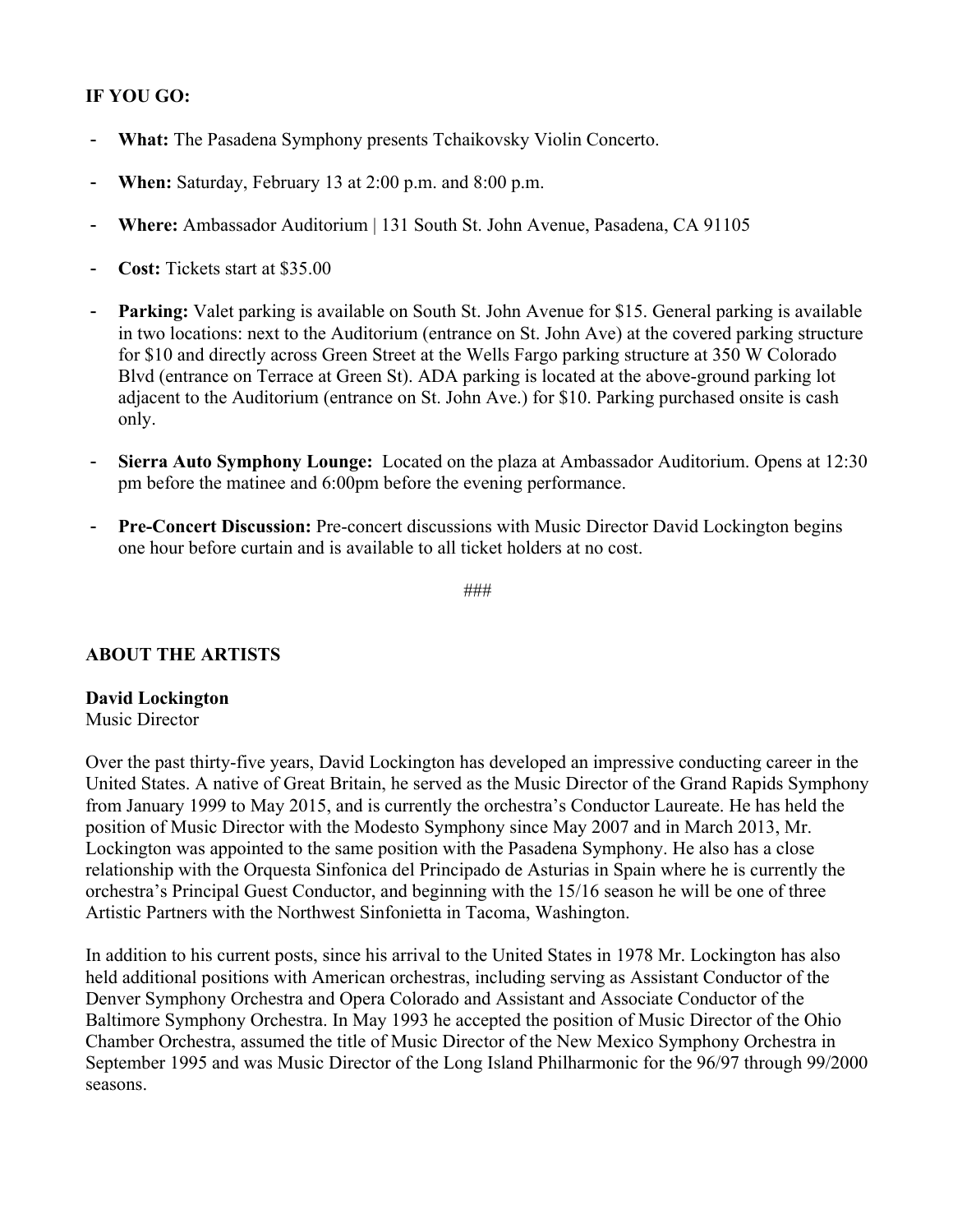Mr. Lockington's guest conducting engagements include appearances with the Saint Louis, Houston, Detroit, Seattle, Toronto, Vancouver, Oregon and Phoenix symphonies; the Rochester and Louisiana Philharmonics; and the Orchestra of St. Luke's at Carnegie Hall. Internationally, he has conducted the Northern Sinfonia in Great Britain, the Israel Chamber Orchestra, the China Broadcasting Symphony Orchestra in Beijing and Taiwan and led the English Chamber Orchestra on a tour in Asia.

Recent and upcoming guest conducting engagements include appearances with the New Jersey, Indianapolis, Vancouver, Utah, Pacific, Colorado, Nashville, San Diego, Syracuse, Edmonton, Alabama, Columbus and Kansas City symphonies, the Florida and Louisville Orchestras, the National Arts Centre Orchestra in Ottawa and the Buffalo and Calgary Philharmonics. Mr. Lockington's summer festival activities include appearances at the Grand Teton, Colorado Music, Interlochen, Chautauqua and Eastern Music festivals.

David Lockington began his career as a cellist and was the Principal with the National Youth Orchestra of Great Britain for two years. After completing his Bachelor of Arts degree at the University of Cambridge, Mr. Lockington came to the United States on a scholarship to Yale University where he received his Master's degree in cello performance and studied conducting with Otto Werner Mueller. He was a member of the New Haven Symphony Orchestra and served as assistant principal cellist for three years with the Denver Symphony Orchestra before turning to conducting.

## **JENNIFER FRAUTSCHI**

Violin

Two-time GRAMMY nominee and Avery Fisher career grant recipient Jennifer Frautschi has garnered worldwide acclaim as an adventurous musician with a remarkably wide-ranging repertoire. As the Chicago Tribune noted, "violinist Jennifer Frautschi is molding a career with smart interpretations of both warhorses and rarities." Equally at home in the classic and contemporary repertoire, her recent seasons have featured innumerable performances and recordings of works ranging from Brahms and Schumann to Berg and Schoenberg. She has also had the privilege of premiering several new works composed for her by prominent composers of today.

Ms. Frautschi has appeared as soloist with Pierre Boulez and the Los Angeles Philharmonic, Christoph Eschenbach and the Chicago Symphony Orchestra at the Ravinia Festival, and at Wigmore Hall and Lincoln Center's Mostly Mozart Festival. Selected by Carnegie Hall for its Distinctive Debuts series, she made her New York recital debut in 2004. As part of the European Concert Hall Organization's Rising Stars series, Ms. Frautschi also made debuts that year at ten of Europe's most celebrated concert venues, including the Salzburg Mozarteum, Vienna Konzerthaus, Amsterdam Concertgebouw, La Cité de la Musique in Paris, and Brussels' Théâtre Royal de la Monnaie. She has also been heard in recital at the Ravinia Festival, La Jolla Chamber Music Society, Washington's Phillips Collection, Boston's Gardner Museum, Beijing's Imperial Garden, Monnaie Opera in Brussels, La Chaux des Fonds in Switzerland, and San Miguel de Allende Festival in Mexico.

Ms. Frautschi's 2015-16 season features performances with the Boston Philharmonic, New Jersey Symphony, Norwalk and Valdosta Symphonies; re-engagements with the Austin, Boise, Pasadena, Pensacola, and Toledo Symphonies; and chamber music appearances at the Library of Congress and Duke University. In recent summers she has performed at the Ojai, La Jolla, Santa Fe, Moab, Bridgehampton, and SaltBay Music Festivals. Highlights of recent seasons include the world premiere of James Stephenson's Violin Concerto, a piece written for her, with the Minnesota Orchestra and Osmo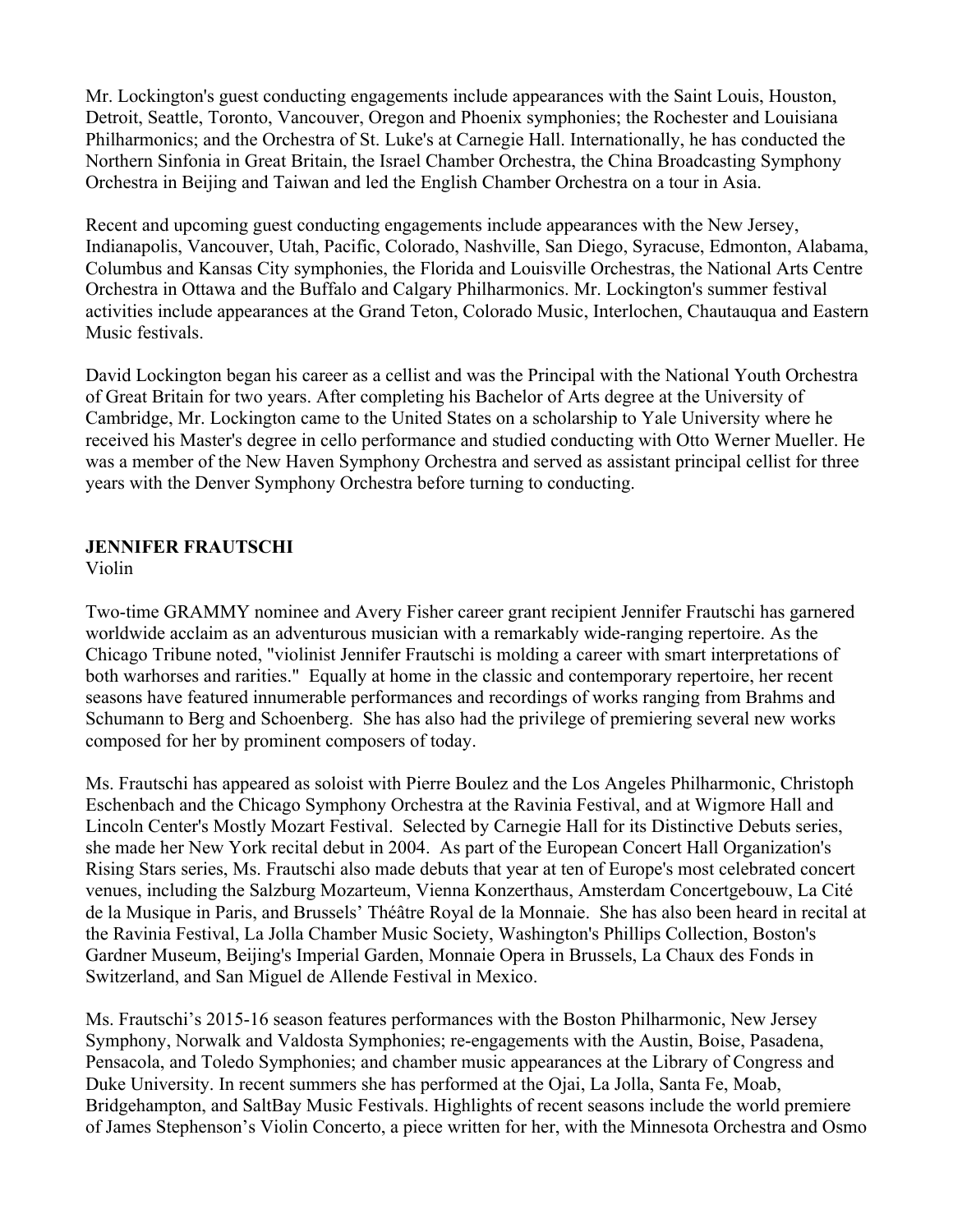Vänskä; Barber Concerto with the orchestra of the Teatro di San Carlo Opera House in Naples, James Conlon conducting; and performances with the St. Paul Chamber Orchestra, Buffalo Philharmonic, the Eugene, Jacksonville, Milwaukee, Tucson, and Utah Symphonies, as well as return engagements with the Rhode Island Philharmonic and the Alabama, Arkansas, Belo Horizonte (Brazil), Chattanooga, Portland, and Phoenix Symphonies.

Ms. Frautschi performs regularly at the Caramoor Center for the Arts, where she has appeared annually since she was first invited by André Previn to play there as a "Rising Star" at the age of 18, during her freshman year at Harvard. As a chamber artist she has appeared at the Boston Chamber Music Society and Lincoln Center Chamber Music Society; Chamber Music Northwest, Charlottesville, La Jolla Summerfest, La Musica (Sarasota), Moab, Music@Menlo, Newport, Santa Fe, Seattle, and Spoleto USA Chamber Music Festivals; and at New York's Metropolitan and Guggenheim Museums of Art, the 92nd Street Y, Philadelphia Chamber Music Society and Mainly Mozart in San Diego. Internationally, she has performed at the Cartagena International Music Festival in Columbia, the Spoleto Festival of the Two Worlds and Rome Chamber Music Festival in Italy, Pharo's Trust in Cyprus, Kutna Hora Festival in the Czech Republic, St. Barth's Music Festival in the French West Indies, and toured England with musicians from Prussia Cove, culminating in a concert in London's Wigmore Hall. She has premiered important new works by Barbara White, Mason Bates, Oliver Knussen, Krzysztof Penderecki, Michael Hersch, and others, and has appeared at New York's George Crumb Festival and Stefan Wolpe Centenary Concerts.

Her extensive discography includes several discs for Naxos: the Stravinsky Violin Concerto with the Philharmonia Orchestra of London, conducted by the legendary Robert Craft, and two GRAMMYnominated recordings with the Fred Sherry Quartet, of Schoenberg's Concerto for String Quartet and Orchestra [nominated for 'Best Instrumental Soloist Performance (with Orchestra)' in 2006] and the Schoenberg Third String Quartet [nominated for 'Best Chamber Music Performance' in 2011]. Her most recent releases are with pianist John Blacklow on Albany Records: the first devoted to the three sonatas of Robert Schumann, including the rarely performed posthumous sonata (released in 2014); the second, American Duos, an exploration of recent additions to the violin and piano repertoire by contemporary American composers Barbara White, Steven Mackey, Elena Ruehr, Dan Coleman, and Stephen Hartke (released in 2015). She also recorded three widely-praised CDs for Artek: an orchestral recording of the Prokofiev concerti with Gerard Schwarz and the Seattle Symphony; the violin music of Ravel and Stravinsky; and 20th century works for solo violin. Other recent recordings include a disc of Romantic Horn Trios, with hornist Eric Ruske and pianist Stephen Prutsman, and the Stravinsky Duo Concertant with pianist Jeremy Denk.

Born in Pasadena, California, Ms. Frautschi began the violin at age three. She was a student of Robert Lipsett at the Colburn School for the Performing Arts in Los Angeles. She also attended Harvard, the New England Conservatory of Music, and The Juilliard School, where she studied with Robert Mann. She currently teaches violin in the graduate program at Stony Brook University. She performs on a 1722 Antonio Stradivarius violin known as the "ex-Cadiz," on generous loan to her from a private American foundation.

## **ABOUT THE PASADENA SYMPHONY ASSOCIATION**

Recent Acclaim for the Pasadena Symphony and POPS

*"The Pasadena Symphony signals a new direction…teeming with vitality...dripping with opulent, sexy*